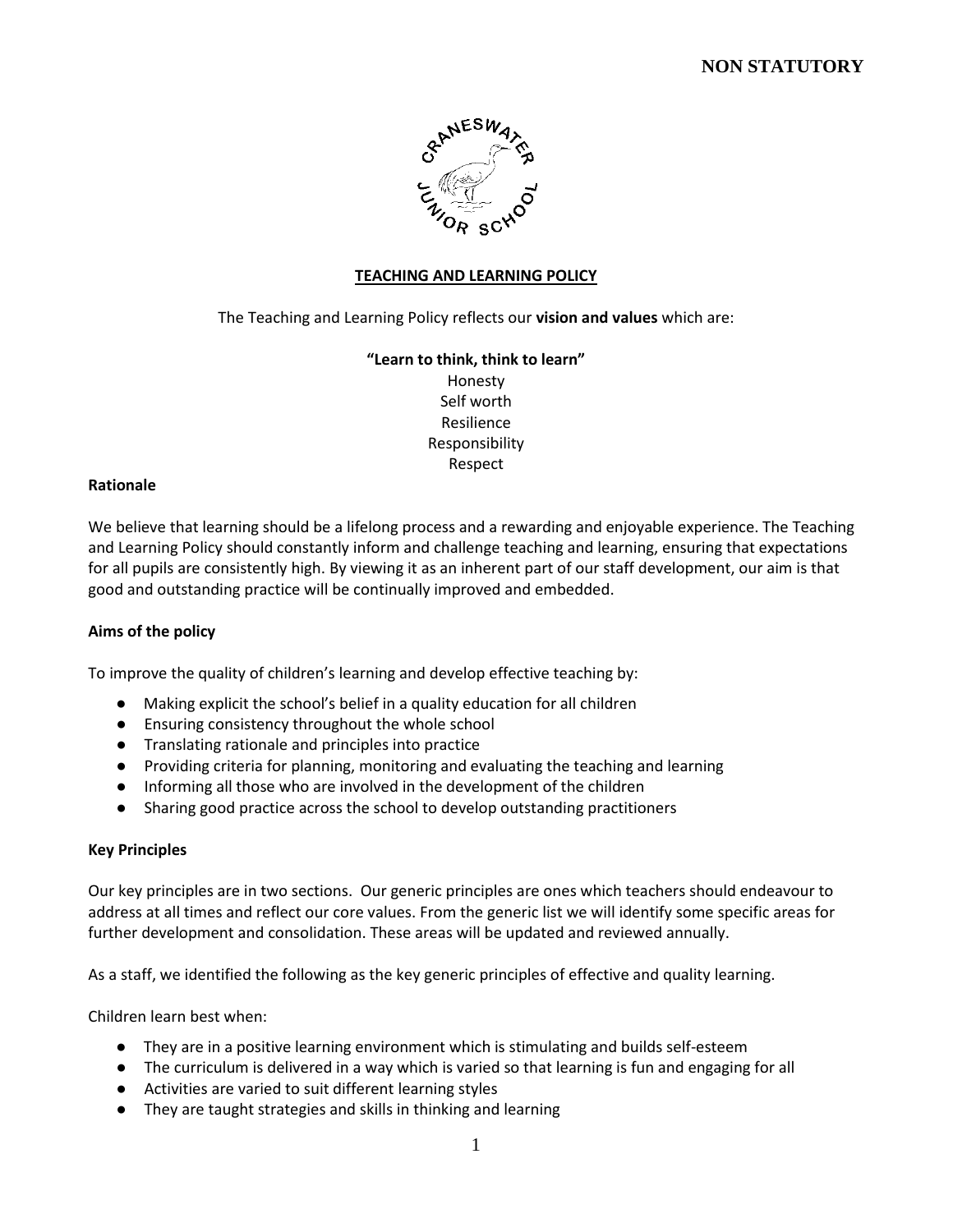- They are taught the skills of independence, collaboration and personal and collective responsibility
- A culture of challenge enables children of all abilities to succeed
- Learning is well planned to be meaningful, purposeful, challenging and matched to individual needs
- Both children and teaching staff have high expectations of social and academic standards
- They are given high quality feedback about their learning along with clear steps they can take to improve
- They revisit and reinforce knowledge and skills and make connections to ensure depth of understanding
- Teachers and teaching assistants are actively engaged with children throughout the lesson and that all children have fair access to adult time
- Success criteria (Remember To RT) are shared in lessons so children know how to achieve an objective and when they have achieved it

Specifically for 2020/21 we will be focusing on:

- Continuous evaluation of the impact of Covid-19 on pupils and addressing needs as necessary. This will involve use of the governments' targeted funding.
- In mathematics to raise the profile of problem solving and reasoning across the school through the use of suitable strategies such as bar models and diagrams. Continue to develop outstanding teaching and learning within the school through self-evaluation, response to monitoring, coaching and effective CPD. Develop the skills of teachers across the school through use of the mastery support CPD programme.
- Implement the adapted guided reading teaching model to support peer learning and give more time to explore the knowledge and understanding of specific reading skills.
- Develop teaching and learning across school through explicit implementation of CPD/ strategies
- Improving the progress of disadvantaged pupils through developing the quality and impact of target setting, conferencing and support (Ofsted target.)
- Develop the quality of the curriculum through developing self-review strategies and enhancing year group collaboration. This will be a focus on Inset days
- Develop the use of restorative practice including the training of pupils.
- Evaluate the quality of our teaching and learning in Science and identify and develop areas of need through the EEF funded PSQM programme.

See also SIP main targets

Evidence of this happening will be through:

- Performance Management
- Lesson Observations/learning walks
- Work scrutiny
- Staff meetings/Inset
- Pupil interviews
- Data analysis

## **Role of Governors**

Governors support, monitor and review the school policies on teaching and learning.

Governors will monitor the implementation of this policy through:

- Headteacher reports of progress against the School Improvement Plan and quality of teaching and learning
- Subject leader reports to governors (Literacy, Inclusion, Pupil Premium and Maths annually plus PSHE and Science)
- Visit reports from the LA, Peer reviews and Ofsted
- Informal visits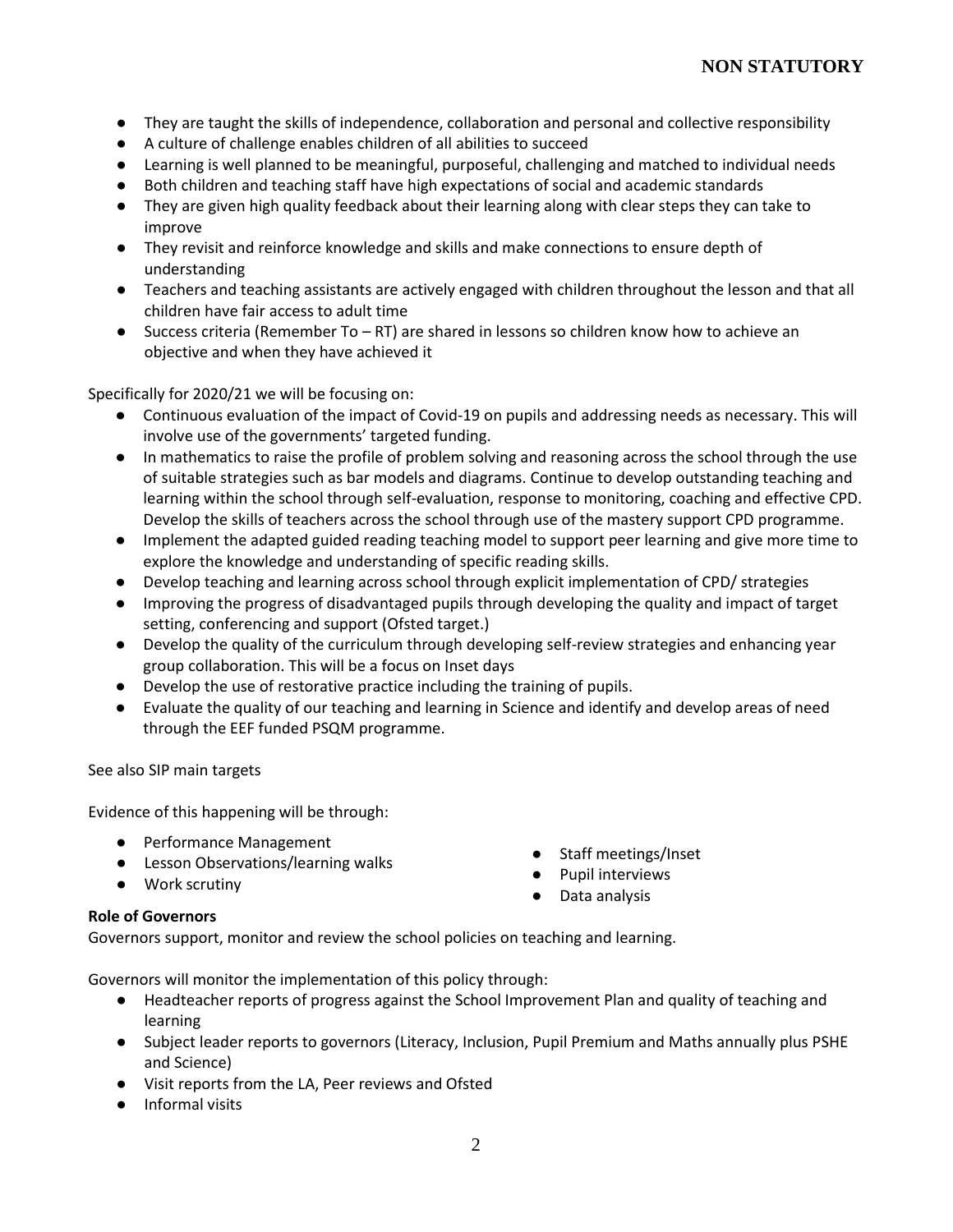● In particular, in 2020-21, the governing body will be focusing on restorative practice and curriculum development (Role of subject leaders)

## **Role of Parents**

Parents have a fundamental role to play in helping children to learn. They are informed about what and how their children are learning by:

- Holding regular consultation evenings in which the progress made by each child and his /her next steps in learning are explained and discussed
- Sending an annual report to parents explaining the progress made by their child and indicating areas for improvement
- Explaining to parents how they can support their children with homework
- Holding parent workshops to explain the work covered and the strategies and methods taught to the children
- Providing information to parents at the start of each term via the website in which the learning areas and topics that the children will be covering that term
- Keeping parents informed of a pupil's progress on a more regular basis if appropriate

## **Role of Subject Leaders**

Subject Leaders are utilised to ensure high levels of monitoring and impact upon teaching and learning in all areas of the curriculum.

This is achieved through:

- Regular monitoring of progress and attainment and action plans to address of need
- The support of colleagues in the development of practice and subject knowledge to maximize progress and attainment
- Responsible acquisition and effective use of resources
- Dissemination of current developments within their particular subject area

#### **Inclusion**

Provision will be made to include all pupils with specific needs. The Inclusion Manager works with all teaching and support staff and is involved in all aspects of teaching and learning to ensure that all children are able to access the curriculum and experience progress and success. All staff hold high expectations for all children.

## **More Able Children**

We have high expectations for all children including the most able where we will adapt learning to ensure that they are challenged within the subject areas they are most accomplished.

D Jones

#### *Updated October 2020*

## **Reviewing the policy**

The amended policy was approved and ratified by the Curriculum Committee who are delegated to review and approve this policy on 7<sup>th</sup> October 2020

The Policy will be taken to the Governing Body on 21<sup>st</sup> October 2020

This policy will be reviewed annually. Next Review of Policy: Autumn 1 meeting 2021